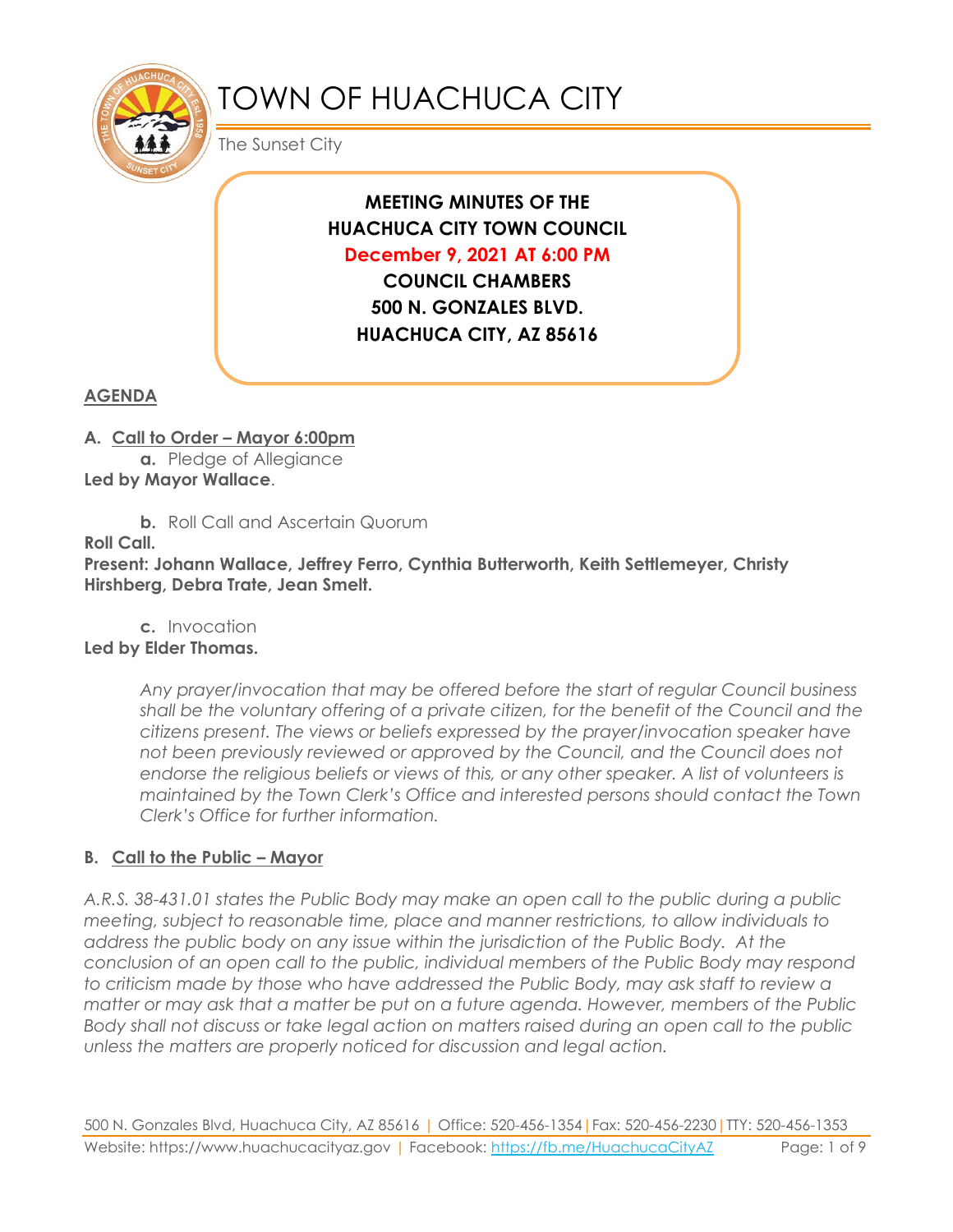#### **C***.* **Consent Agenda - Mayor**

*All items listed in the Consent Agenda are considered routine matters and will be enacted by one motion of the Council. There will be no separate discussion of these items unless a Member of the Town Council requests that an item or items be removed for discussion. Council Members may ask questions without removal of the item from the Consent Agenda. Items removed from the Consent Agenda are considered in their normal sequence as listed on the agenda, unless called out of sequence.*

C.1 Consider approval of the Minutes of the Regular Council Meeting held on November 18, 2021.

C.2 Consider approval of the Payment Approval Report.

C.3 Consider approval of the disposal of a 2019 Greely 9 Series Vin# LB2G9TAA4K1005612, a 2006 Mitsubishi Eclipse VIN # 4A3AK24F66E039063, a 2001 Dodge Grand Caravan VIN# 2B8GP4466IRI07274, a 1998 Toyota Tacoma VIN# 4TAWM72N4WZ080225, and a 2011 Jeep Patriot VIN# 1J4NT1GA5BD130797 through Public Surplus.

**Motion:** Consent Agenda, **Action:** Open for Discussion and/or Action, **Moved by** Johann Wallace, **Seconded by** Christy Hirshberg.

**Motion:** Items listed on the Consent Agenda, **Action:** Approve, **Moved by** Johann Wallace, **Seconded by** Debra Trate. Motion passed unanimously.

#### **D. Unfinished Business before the Council – Mayor**

*Public comment will be taken at the beginning of each agenda item, after the subject has been announced by the Mayor and explained by staff. Any citizen, who wishes, may speak one time for five minutes on each agenda item before or after Council discussion. Questions from Council Members, however, may be directed to staff or a member of the public through the Mayor at any time.*

#### **E. New Business Before Council - Mayor**

*Public comment will be taken at the beginning of each agenda item, after the subject has been announced by the Mayor and explained by staff. Any citizen, who wishes, may speak one time for five minutes on each agenda item before or after Council discussion. Questions from Council Members, however, may be directed to staff or a member of the public through the Mayor at any time.*

**Before starting on New Business, Mayor Wallace advises that he would like to move Chief Thies' Department Head report up. There is something special as part of this report. Chief Thies recognizes PFC Alexander Lopez of the National Guard for his service to the Town, and the Police Department in particular, and wishes him well on his future endeavors. Mayor Wallace presents PFC Lopez with a plaque and thanks him as well.**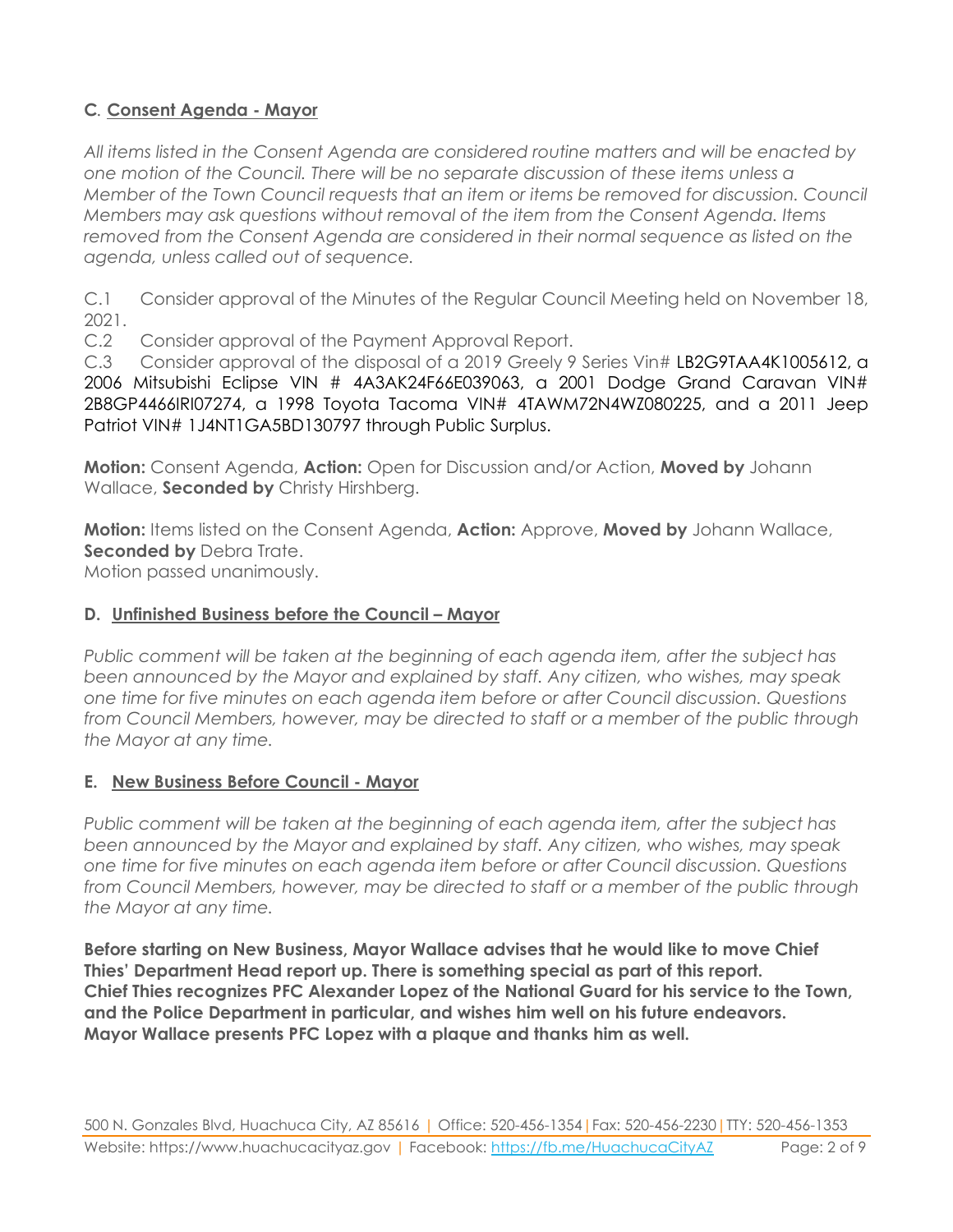**Town Manager Harvey also thanks him.** 

**E.1 Discussion and/or Action [Suzanne Harvey]: Approval of the proposed Council Meeting Schedule for the months, January through December, 2022; and approval of a specific day of the week being used for Council's special meeting sessions.** 

**Motion: Item E.1, Action: Open for Discussion and/or Action, Moved by Johann Wallace, Seconded by Christy Hirshberg.**

**Manager Harvey advises that this keeps with the meetings being on the second and fourth Thursdays, with the exceptions of November and December where there is only one per month due to the Holidays. She also asks for a day of the week for Work Sessions and Special Sessions. She recommends that it not be on Mondays or Fridays. Mayor Wallace would like to have them on Thursdays of opposite weeks from Council Meetings. There is still a possibility of emergencies that can't wait.**

**Motion: The regular Council Meeting schedule for the months of January thru December 2022 and to designate the first and third Thursdays as Special and Work session days., Action: Approve, Moved by Johann Wallace, Seconded by Christy Hirshberg. Motion passed unanimously.**

**E.2 Discussion and/or Action [Suzanne Harvey]: Update on the annual Christmas Parade.** 

**Motion: Item E.2, Action: Open for Discussion and/or Action, Moved by Johann Wallace, Seconded by Debra Trate.**

**Manager Harvey advises that so far there are 15 floats signed up. Unfortunately the JROTC will not be able to participate this year. She asks if Councilmembers will be on the Council float, that they let her know.** 

**E.3 Discussion and/or Action [Stephanie Fulton]: Update on the Holiday Gift Basket and Polar Express Programs.** 

**Motion: Item E.3, Action: Open for Discussion and/or Action, Moved by Johann Wallace, Seconded by Christy Hirshberg.**

**Stephanie Fulton advises it is still planned for the Polar Express to be held outside, however it can be held in the Library if the weather is bad. It will begin with Polar Express, over to the Tree Lighting and then into the Library to visit with Santa.**

**For the Holiday Gift Baskets, there were \$1500 in monetary donations and \$125 in gift cards. 19 seniors have signed up and our bus driver, Leslie will deliver to those who are housebound. We will be able to help a lot of families and seniors this year.**

**E.4 Discussion and/or Action [Mayor Pro Tem Hirshberg]: Review of administration and Animal Control Officer staffing in the Police Department.**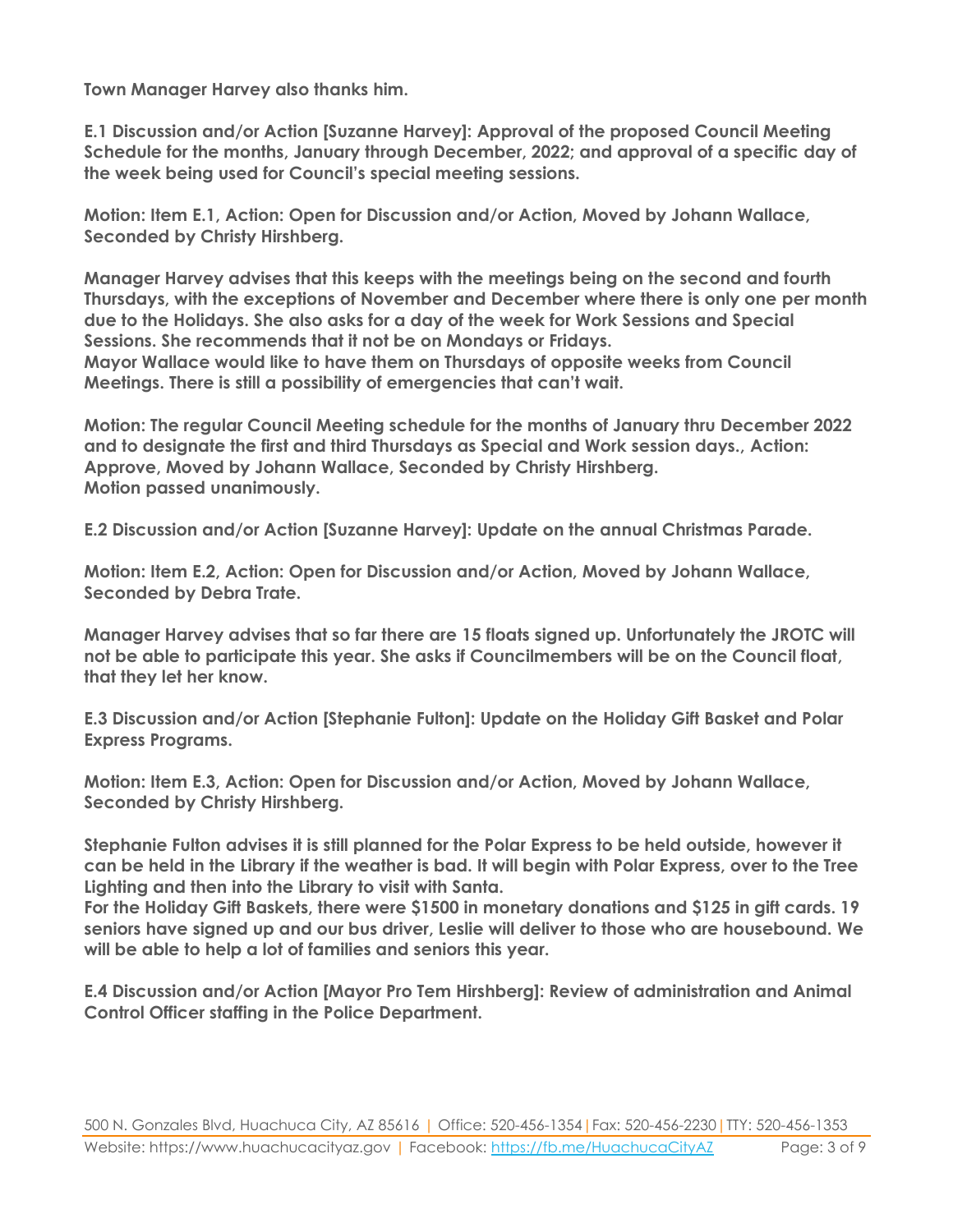**Motion: Item E.4, Action: Open for Discussion and/or Action, Moved by Johann Wallace, Seconded by Christy Hirshberg.**

**Mayor Pro Tem Hirshberg advises that she asked some questions of Chief Thies regarding the need to hire a full time replacement for the Police Department's retiring records clerk, who would also help with animal control. She asked Chief Thies if it was possible to cut down on the number of staff, since she was advised there are 2 records and 1 animal control staff members at this time. She had some questions about the Animal Control Officer, like how many tickets they wrote and things like that. She obtained some documentation of workload and it seems that 2 people working animal control would be overkill since we don't have the shelter. She also asked about the job description and what the other duties as assigned would consist of and that would be the disposal of the cars and stuff like that. There were approximately 18 vehicles sold this year to the tune of about \$30,000.00.**

**Mayor Wallace agrees that trying to justify a full time ACO position is difficult, since we no longer have an animal shelter. He does believe there is value in having the ACO provide support to the admin side as well, since a person is leaving. The \$70 cost to clean out vehicles before they are sold could be done by a professional and recouped through the minimum price for the vehicle when it is sold.** 

**Mayor Pro Tem Hirshberg states that in the ACO job description it does say cross train as records clerk. She asks if it isn't possible for the ACO to do animal control as their primary and records clerk as their secondary. Leave the one records clerk full time, and have the ACO step in to help since it doesn't seem we have that many calls or have that much need. Mayor Wallace states that based on the number of call outs and contacts, he can't see how we can justify paying ACO 30 contact periods over the past year at a cost of \$5200.00. Mayor Wallace reads that the Police Department currently has 1 Senior Records Clerk, 1 Records Clerk, 1 Animal Control Officer, 1 Chief and 5 officers, two positions which are currently open. One is currently actively attempting to be filled, one has been vacant for 5 years. He advises that if one has been vacant for five years, it is no longer a position so we have 4 officer positions. He clarifies with Chief Thies what each category of animal control call involves. Chief Thies does not know what an informational call includes. Mayor Wallace advises that is a problem because a call for service, to him, means you are actively going out and responding to a call, not answering a question over the phone. Chief Thies advises all of these are DR related, they are in Spillman.**

**Mayor Pro Tem Hirshberg advises that she realizes Chief Thies is not trying to hire another ACO, but there is one full time records clerk here and one full time records clerk on post. She doesn't understand the need for two here.** 

**More discussion is had, with Mayor Wallace determining that the Town Manager has the final say on if the Police Department should be allowed to hire another full time records clerk. He advises Chief Thies to get with Town Manager Harvey and determine what will happen. He does say that he did not like seeing on the payment approval report a drug test for a former employee and it looks like we are trying to hire them for something. We will follow the proper hiring process moving forward.**

**Chief Thies advises the process has already started.**

**Mayor Wallace states that it is starting over because it has to be approved by the Town Manager, and there has to be a clear and concise job description for each of those positions. The Senior Records Clerk should be able to do the job of the Records Clerk, and more. They**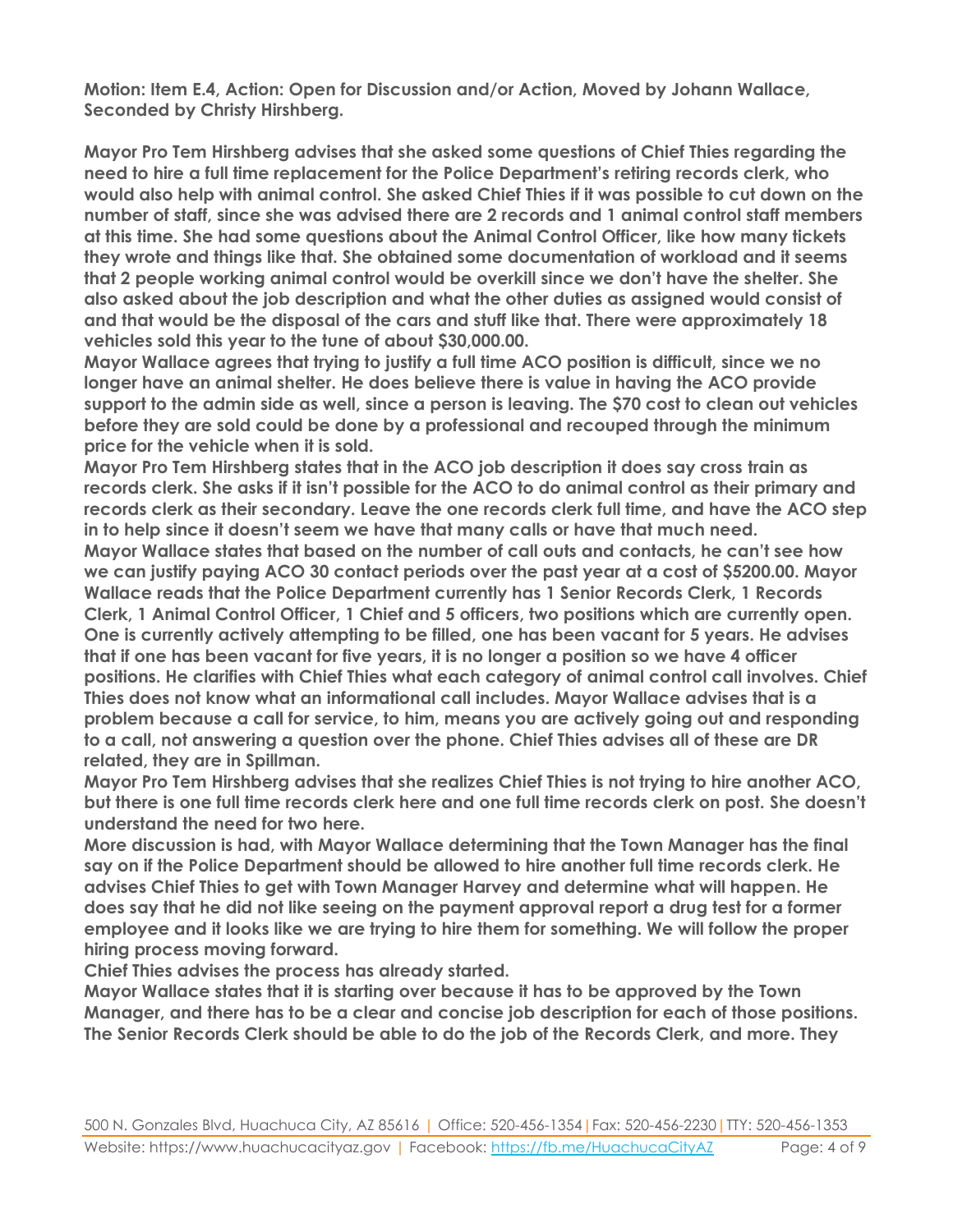**get paid more money because they have that title and role. Ultimately it will be the Town Manager's decision on if we can justify filling the slot.** 

**Mayor Pro Tem Hirshberg and Councilmember Trate would like more information brought back to Council about the decision.**

**Mayor Wallace asks that it be worked on by Manager Harvey and Chief Thies and brought back to Council, along with the work analysis of the records department and animal control and taking the Surplus piece back to Admin instead of animal control. That would free up a lot of the work load for the ACO.**

**Chief Thies asks if they saw the policy for the Surplus. That includes removing everything from the vehicles before they are sold. Mayor Pro Tem Hirshberg asks if that isn't something the inmates or National Guard person could do. Corporal Arnett advises they were told the inmates could not in case there was any drugs, weapons or paraphernalia in them. They were also told the National Guard could not do it.** 

**Chief Thies asks for clarification. Right now he has two full time records clerks and one full time ACO. He asks if they would rather he not replace that one full time records clerk and put that work on the Senior Records Clerk and the ACO will fill in.**

**Mayor Wallace and Mayor Pro Tem Hirshberg both say no. Mayor Wallace states what they want is for Chief to sit and work with Manager Harvey and bring something back to Council, but ultimately this is an administrative thing and not something that Council has to take care of. This is not something dealing with Police Officers or something where a change needs to be made to the budget, this is administrative in nature and the Town Manager can make the decision.**

**Mayor Pro Tem Hirshberg states that on post, there is no ACO, the police do it, and federal law allows that. To have an ACO full time for 48 dog tags, is phenomenal. For the small amount of calls and records requests that we take, the numbers don't add up. I'm not saying your people aren't working, I'm saying that maybe we need to look somewhere else, or shift duties. Something is just not adding up.**

**Chief Thies asks what numbers he is comparing to. He doesn't know Ft. Huachuca. Mayor Pro Tem Hirshberg doesn't want him to compare to Ft. Huachuca. She's saying that she knows personally that there are two requests for records from two Chiefs ago that she has never received. She has also called about barking dogs and no one has come. She doesn't understand why we have an ACO when we no longer have an animal control facility. Why can't the police do it? She doesn't believe that federal law and Huachuca city would be that much different, in fact she believes that federal law would be much more stringent. Councilmember Trate advises that Officers also come to animal calls, because her dogs had gotten out once and there were Police Officers at her house, they called her. She asks if it is a Police report too, in addition to the animal control call. Chief Thies states it is not. Chief Thies states he thinks there is more here, he sees it, he lives it every day. Mayor Wallace states, "Then you should be able to articulate it." He also says he makes decisions off of data, if you don't give him the data, the decision is not going to be in your benefit. Work with the Town Manager and bring it back to Council. Since it started as a Council action, we have to finish it as a Council action.**

**E.5 Discussion and/or Action [Suzanne Harvey]: After Action Review of the Thanksgiving meal provided to the community.**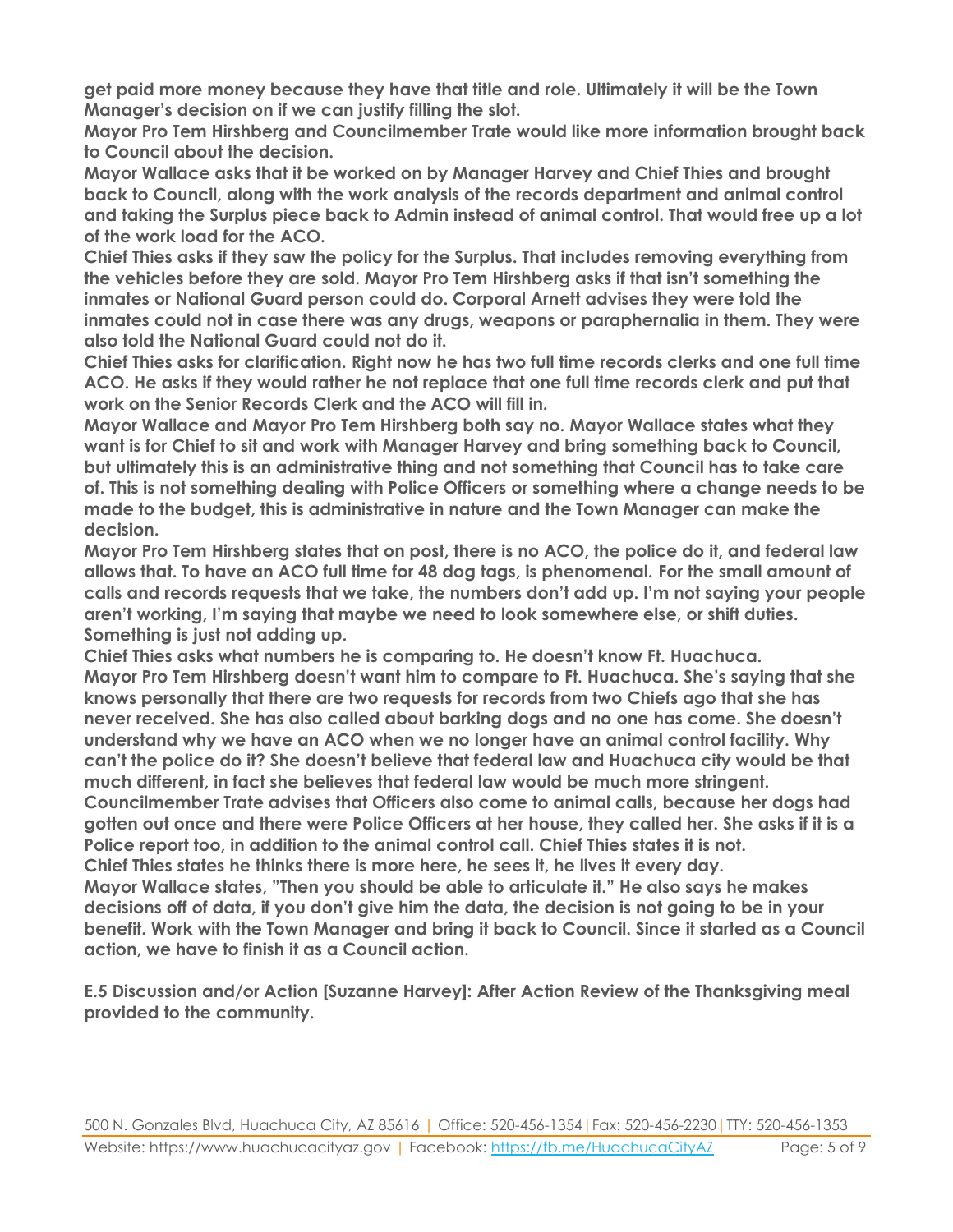**Motion: Item E.5, Action: Open for Discussion and/or Action, Moved by Johann Wallace, Seconded by Christy Hirshberg.**

**Mayor Wallace states that was amazing. He saw many staff members and Councilmembers there. It was a great thing. He gives kudos to Brandye for the idea and making this happen. Councilmember Trate advises it made the Town look good, she received comments from people who said they wish more cities would do this.** 

**Manager Harvey advises this was a great team effort and shows that we are doing this kind of stuff for our residents. I felt very proud to live and work in this town. Everyone on staff and Council participated in one way or another. She does a slide presentation and advises that 129 people were fed thanks to private donations and donations from local businesses. For next year, we need less turkey, we need to begin prep a little bit earlier and we need to prepare the deliveries before the start of serving. We also want to take more pictures. She gives thanks to Mr. Shed, M&M Powder Coating, Grasshopper Landscaping, Marsh Development, Walmart, SSVEC, Coca Cola and Huachuca City Lion's Club. She also thanks all of the staff and volunteers. She asks for suggestion from Council on how to improve.**

**Councilmember Settlemeyer states his daughter called to volunteer and no one called her back.** 

**Councilmember Ferro asks for better cleaning supplies.**

**Mayor Wallace asks that more than one person have a Food Handler's license for next year.**

**E.6 Discussion and/or Action [Suzanne Harvey]: Approval of the Town's Highway User Revenue Fund "HURF" funding strategy.** 

**Motion: Item E.6, Action: Open for Discussion and/or Action, Moved by Johann Wallace, Seconded by Christy Hirshberg.**

**Manager Harvey gives a slide presentation on suggested uses for these funds. This strategy was recommended to be completed during our road survey project. This ensures we have matching funds for possible grant monies that may come available and to make repairs when needed. She advises this should be done during budget planning.**

**Mayor Wallace suggests that this be done during budget time.**

**Councilmember Ferro suggests that the match funds be a specific amount, but that the rest of the money not be designated so specifically, he would like to see more flexibility in its possible use.**

**Councilmember Trate agrees that matching funds need to be set aside.**

**Mayor Wallace clarifies that there should be 7 HURF line items during the next budget cycle. Manager Harvey agrees.**

**Motion: The funding strategy as discussed, Action: Approve, Moved by Johann Wallace, Seconded by Christy Hirshberg.**

**Motion passed unanimously.**

**E.7 Discussion and/or Action [Suzanne Harvey]: Update on drinking water for employees of public works and landfill.**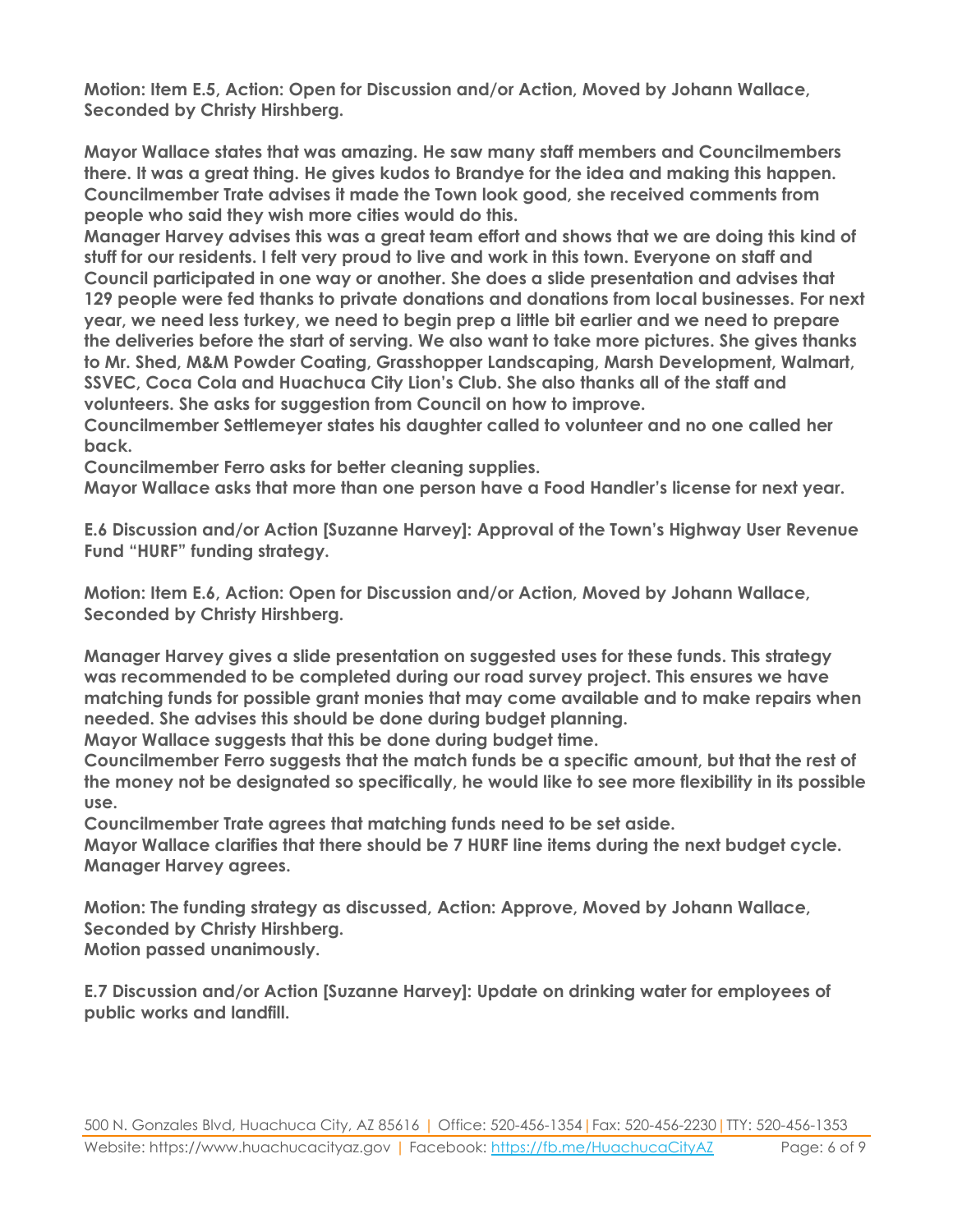**Motion: Item E.7, Action: Open for Discussion and/or Action, Moved by Johann Wallace, Seconded by Christy Hirshberg.**

**Manager Harvey presents an update and new ideas on this. She asks Kristy Ramirez to give her recommendation.** 

**Kristy advises that she went with the water bottles and a water filtration system that hooks to the faucet. Councilmember Settlemeyer donated approximately 25 water bottles, so now the cost would only be \$20 for the filtration system. This would amount to \$1036.00 of savings per year.** 

**Manager Harvey did clarify with the Department of Corrections that we can give the inmates the water bottles for use here. They can wash them themselves, they don't have to be sanitized, just washed.** 

**Jim Halterman advises that the inmates are not allowed in the kitchen. He suggests purchasing a hardline water cooler to be placed in the break room for everyone to use.** 

**Mayor Pro Tem Hirshberg asks the cost.**

**Jim Halterman advises it would be between \$200-\$300.**

**E.8 Discussion and/or Action [Town Attorney]: Approving participation and authorizing the Mayor to sign the Master Settlement Agreements with certain manufacturers and distributors of opioid prescription drugs, settling legal claims filed by the State Attorney General on behalf of state and local governmental entities. These agreements recover financial damages that will be apportioned between the various levels and units of state government. The Town will receive its proportionate share as set forth in the previously-approved "ONE ARIZONA OPIOID SETTLEMENT DISTRIBUTION AGREEMENT." The two settlement agreements may be viewed here: https://nationalopioidsettlement.com/wp-content/uploads/2021/11/Final-Distributor-Settlement-Agreement-10.22.2021-Exhibit-Updates\_.pdf and** 

**https://nationalopioidsettlement.com/wp-content/uploads/2021/11/Janssen-agreement-20211105.pdf The ONE ARIZONA OPIOID SETTLEMENT DISTRIBUTION AGREEMENT can be viewed here: https://nationalopioidsettlement.com/wp-content/uploads/2021/08/2020-10-15-One-Arizona-MOU-FULLY-EXECUTED-BY-COUNTIES-TBE-by-cities-and-AG.pdf** 

Motion: Item E.8, Action: Open for Discussion and/or Action, Moved by Johann Wallace, Seconded by Christy Hirshberg.

Attorney Benavidez advises we have been waiting for these to come in. We have already approved the state's distribution. If there isn't enough participation in the county, this won't go any further.

Councilmember Trate asks why a smaller town in Cochise County getting more than Huachuca City.

Attorney Benavidez is unsure, but the spreadsheet we were provided when it was approved seemed to be based on population. He advises we were not involved in the negotiations and he doesn't know.

**Motion:** Participation and authorizing signing of the agreements, **Action:** Approve, **Moved by** Johann Wallace, **Seconded by** Christy Hirshberg. Motion passed unanimously.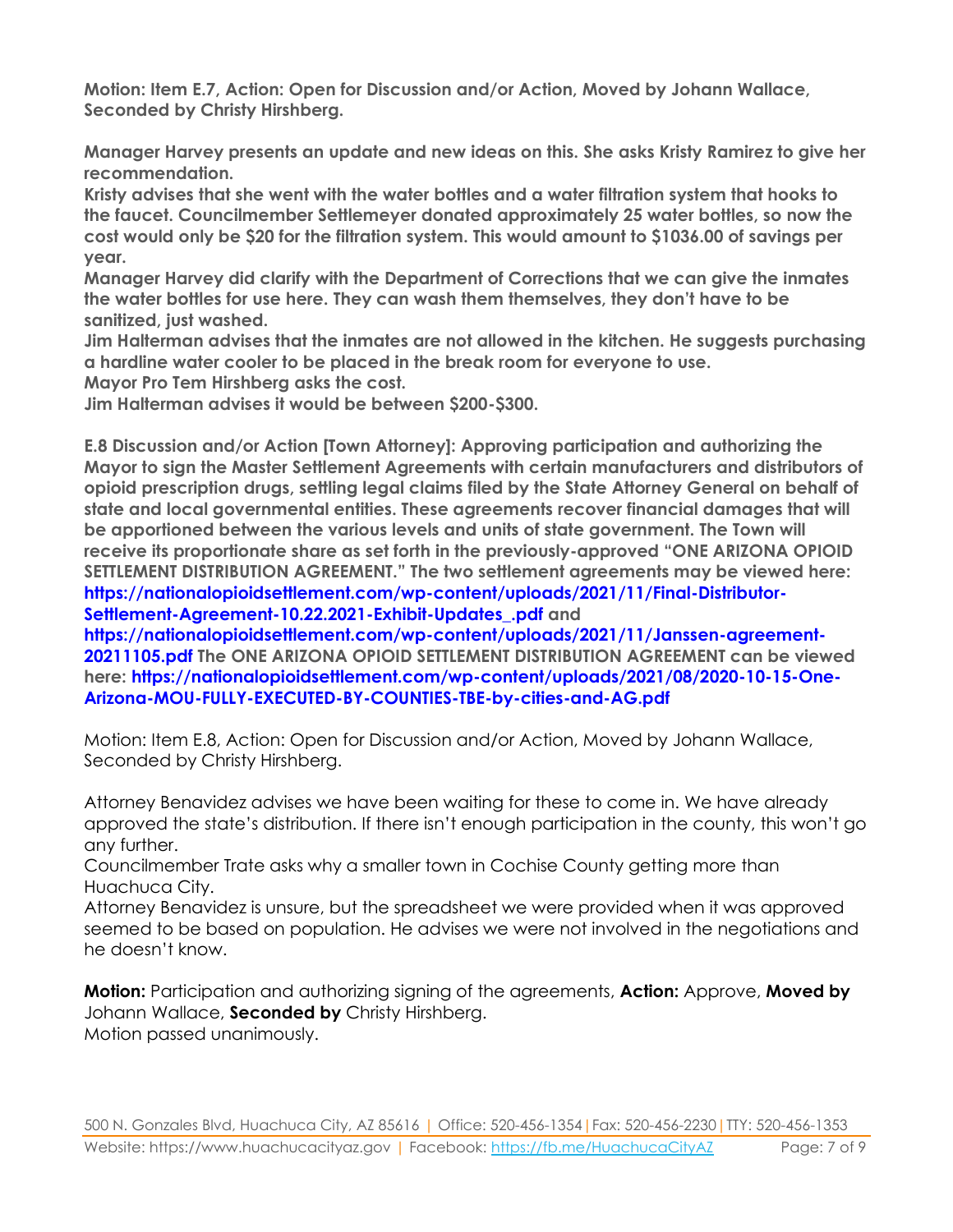**E.9 Discussion and/or Action [Suzanne Harvey]: Approval to make a deposit into the Town's Landfill Recovery Assurance Trust account for future closure/remediation of the landfill.** 

**Motion: Item E.9, Action: Open for Discussion and/or Action, Moved by Johann Wallace, Seconded by Christy Hirshberg.**

**Manager Harvey advises this is required every year. This year we budgeted \$40,000.00 and she recommends we pay that amount. The amount required is based on inflation.**

**Motion: the deposit of \$40,000.00 into the Town's Landfill Recovery Assurance account, Action: Approve, Moved by Johann Wallace, Seconded by Debra Trate. Motion passed unanimously.**

**E.10 Discussion and/or Action [Matthew Doty]: Approval of expenditures for the repair of the Caterpillar 816k landfill compactor in the approximate amount of \$56,436.42.**

**Motion: Item E.10, Action: Open for Discussion and/or Action, Moved by Johann Wallace, Seconded by Christy Hirshberg.**

**Mayor Wallace is not surprised by this. He expected it.**

**Matthew Doty advises that he plans to have Caterpillar come and give a training on the maintenance of the equipment.**

**Mayor Wallace asks if the equipment is just parked on the hill at the end of the day.**

**Matthew Doty states the equipment has to be idled down and checked at the end of the day.**

**Motion: Expenditures as listed on the Agenda, Action: Approve, Moved by Johann Wallace, Seconded by Christy Hirshberg.**

**Motion passed unanimously.**

**F. Department Director Reports**

**Jim Halterman advises that Ft. Huachuca is having an issue with fiber so they have to manually pump out sewer from the basins at this time.**

**Kristy Ramirez advises the replacement fuel monitor was received today and at no cost to the Town.** 

**Chief Thies advises of a reimbursement check for the evidence processing center. Manager Harvey thanks the Lion's club and the participants of the Toy Run. Mr. Beaman of the Huachuca City School would like some sort of agreement for mutual facility usage, which will be coming up. We received the Forestry Department grant to develop the land by the Community Garden.**

#### **G. Items to be placed on future agendas**

#### **H. Reports of Current Events by Council**

Councilmember Trate and Mayor Pro Tem Hirshberg attended the Hispanic Chamber mixer. Councilmember Settlemeyer participated in the Toy Run.